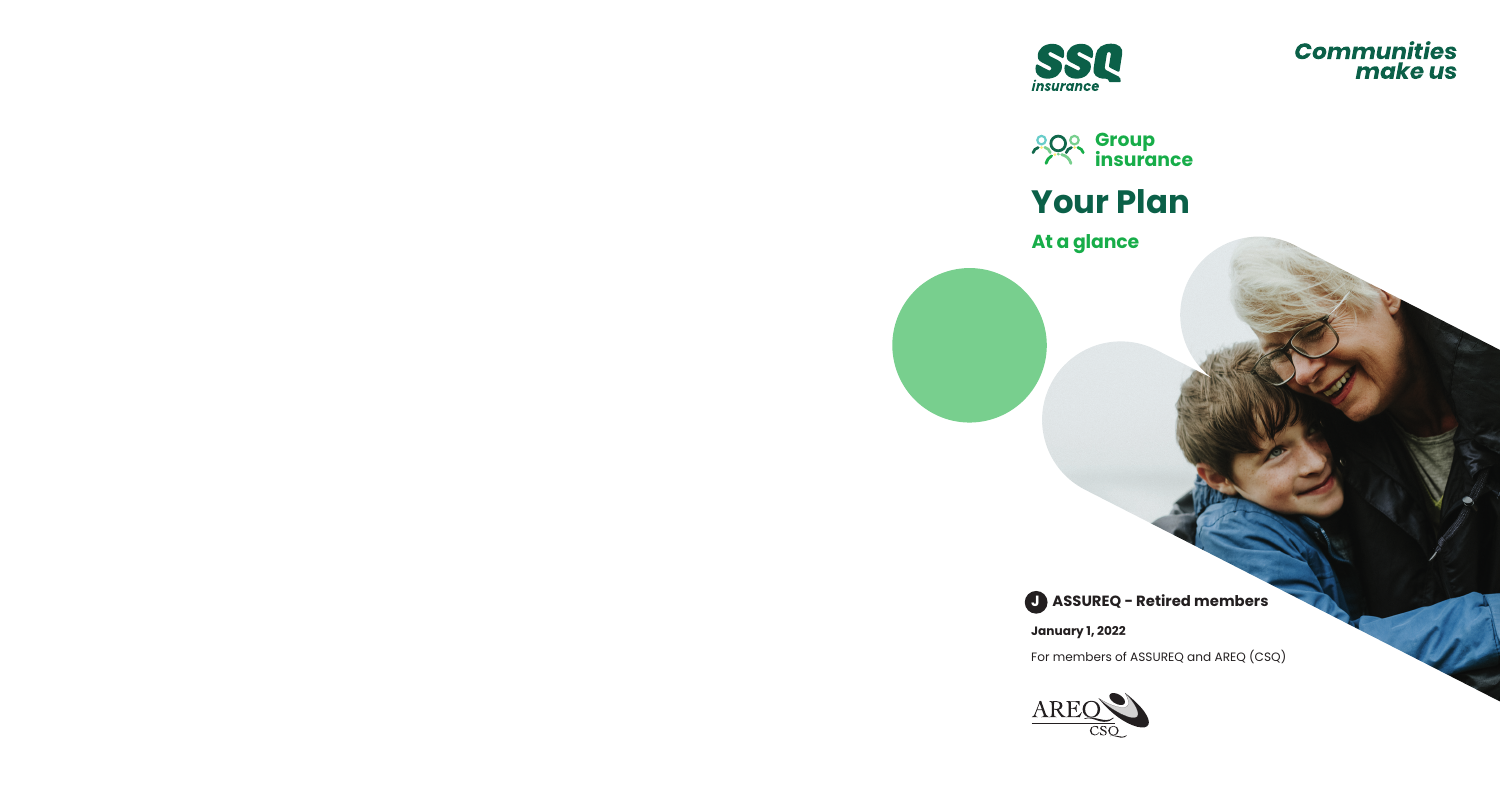# **Plan A –** Health Insurance **Health**

## **You must choose Health or Health Plus**

# **Health Plus**

Unless indicated otherwise, the following expenses are eligible for reimbursement at 80% and the amount indicated, where applicable, is the maximum amount reimbursed per insured. To be eligible, expenses incurred **for services or supplies, examinations, care, expenses or their surplus must meet the reasonable standards of the common practice of the health professionals involved.**

> **SSQ Insurance recommends that all group insurance participants comply with the Government of Canada's travel advisories. For more information, please consult the FAQ at[ssq.ca/en/coronavirus/travel.](http://ssq.ca/en/coronavirus/travel)**

### **Eligible prescription drugs\* not covered under the BPDIP**<sup>1</sup> (direct payment card)

## **Preventive vaccines\*** (\$200 / calendar year) *- New*

**Sclerosing injections\*** (\$26.25 / day)

**Travel insurance with assistance**2 (100%, \$5,000,000 / trip, **maximum: first 90 days of each trip) Trip cancellation insurance** (100%, \$5,000 / trip)

## **Other expenses:**

- **Ambulance and air transportation**
- **• Blood glucose monitor\*** (\$240 / 36 months)
- **• Breast prostheses\***
- **• Breathing assistance apparatus and oxygen\***
- **• Convalescent home\*** (Accommodation and meals: \$60 / day, maximum of 120 days / calendar year)
- **• Deep shoes\***
- **• Detoxification clinic\***
	- (Accommodation and meals: \$64 / day, maximum of 30 days / calendar year)
- **• External prosthesis and artificial limbs**
- **• Fees following accidental injury to natural teeth**
- **• Foot orthoses\***
- **• Hearing aids** (\$750 / 48 months)
- **• Home care\***
- Nursing care for home visits: \$48 / day, maximum 30 days / event
- Home care services: \$48 / day, maximum 30 days / event
- Round-trip transportation: maximum reimbursement of \$24 / return trip and 12 trips / event, maximum 30 days / event
- **• Hospital in Canada** (Semi-private hospital room, 100%)
- **• Insulin pump and accessories\***
- **• Intraocular lenses\***
- **• Medium or full support stockings\*** (maximum of 3 pairs / calendar year)
- **• Nursing care\*** (\$240 / day, \$5,000 / calendar year)
- **• Orthopaedic devices\***
- **• Orthopaedic shoes\***
- **• Ostomy supplies\***
- **• Palliative care and chronic care facilities\*** (Semi-private hospital room, 100%)
- **• Rehabilitation centre, residential centre and long-term care centre (CHSLD)\*** (Semi-private hospital room 100%, lifetime maximum of 180 days)
- **• Surgical brassieres\*** (\$200 / lifetime)
- **• Therapeutic devices\***
- **• Transcutaneous electrical nerve stimulator** (\$800 / 60 months)
- **• Transportation and accommodation for consultation with a medical specialist in Quebec\*** (\$1,000 / calendar year)
- **• Transportation by plane or train of a bedridden insured person\***
- **• Wheelchair, walker or hospital bed\*** (temporary use only)
- **• Wig\*** (\$300 / lifetime)

**Eligible prescription drugs\* not covered under the BPDIP**<sup>1</sup> (direct payment card)

## **Preventive vaccines\*** (\$200 / calendar year) *- New*

**Sclerosing injections\*** (\$26.25 / day)

**Travel insurance with assistance**2 (100%, \$5,000,000 / trip, **maximum of 182 days, subject to the eligibility criteria of the RAMQ3 health insurance plan**)

**Trip cancellation insurance** (100%, \$5,000 / trip)

## **Other expenses:**

- **Ambulance and air transportation**
- **• Blood glucose monitor\*** (\$240 / 36 months)
- **• Breast prostheses\***
- **• Breathing assistance apparatus and oxygen\***
- **• Convalescent home\*** (Accommodation and meals: \$60 / day, maximum of 120 days / calendar year)
- **• Deep shoes\***
- **• Detoxification clinic\***
- (Accommodation and meals: \$64 / day, maximum of 30 days / calendar year)
- **• External prosthesis and artificial limbs**
- **• Fees following accidental injury to natural teeth**
- **• Foot orthoses\***
- **• Hearing aids** (\$750 / 48 months)
- **• Home care\*** 
	- Nursing care for home visits: \$48 / day, maximum 30 days / event
	- Home care services: \$48 / day, maximum 30 days / event
	- Round-trip transportation: maximum reimbursement of \$24 / return trip and 12 trips / event, maximum 30 days / event
- **• Hospital in Canada** (Semi-private hospital room, 100%)
- **• Insulin pump and accessories\***
- **• Intraocular lenses\***
- **• Medium or full support stockings\*** (maximum of 3 pairs / calendar year)
- **• Nursing care\*** (\$240 / day, \$5,000 / calendar year)
- **• Orthopaedic devices\***
- **• Orthopaedic shoes\***
- **• Ostomy supplies\***
- **• Palliative care and chronic care facilities\*** (Semi-private hospital room, 100%)
- **• Rehabilitation centre, residential centre and long-term care centre (CHSLD)\*** (Semi-private hospital room 100%, lifetime maximum of 180 days)
- **• Surgical brassieres\*** (\$200 / lifetime)
- **• Therapeutic devices\***
- **• Transcutaneous electrical nerve stimulator** (\$800 / 60 months)
- **• Transportation and accommodation for consultation with a medical specialist in Quebec\*** (\$1,000 / calendar year)
- **• Transportation by plane or train of a bedridden insured person\***
- **• Wheelchair, walker or hospital bed\*** (temporary use only)
- **• Wig\*** (\$300 / lifetime)

\* Medical prescription required - 1Basic Prescription Drug Insurance Plan - 2 To be eligible, the insured must also be covered under the health and hospitalization insurance program of a Canadian province. <sup>3</sup> Régie de l'assurance maladie du Québec - <sup>4</sup> Eligible expenses are limited to the reasonable standards of the common practice.

- **Audiologist, occupational therapist, speech therapist Psychotherapy** (50% of the first
- \$1,000 of eligible expenses and 80% of excess expenses, \$1,500 / calendar year)

#### **No maximum per treatment or consultation (reimbursement at 80%)4**

#### **Maximum reimbursement of \$750 / calendar year for all of the following:**

- **Acupuncturist**
- **Chiropodist**
- **Chiropractor**
- $O$  Dietitian
- **Homeopath**
- **Kinesiologist**
- $O$  Kinesitherapist
- **Massage therapist**
- **Naturopath**
- **Orthotherapist**
- **Osteopath**
- **Physiotherapist and athletic therapist**
- $P$ **Podiatrist**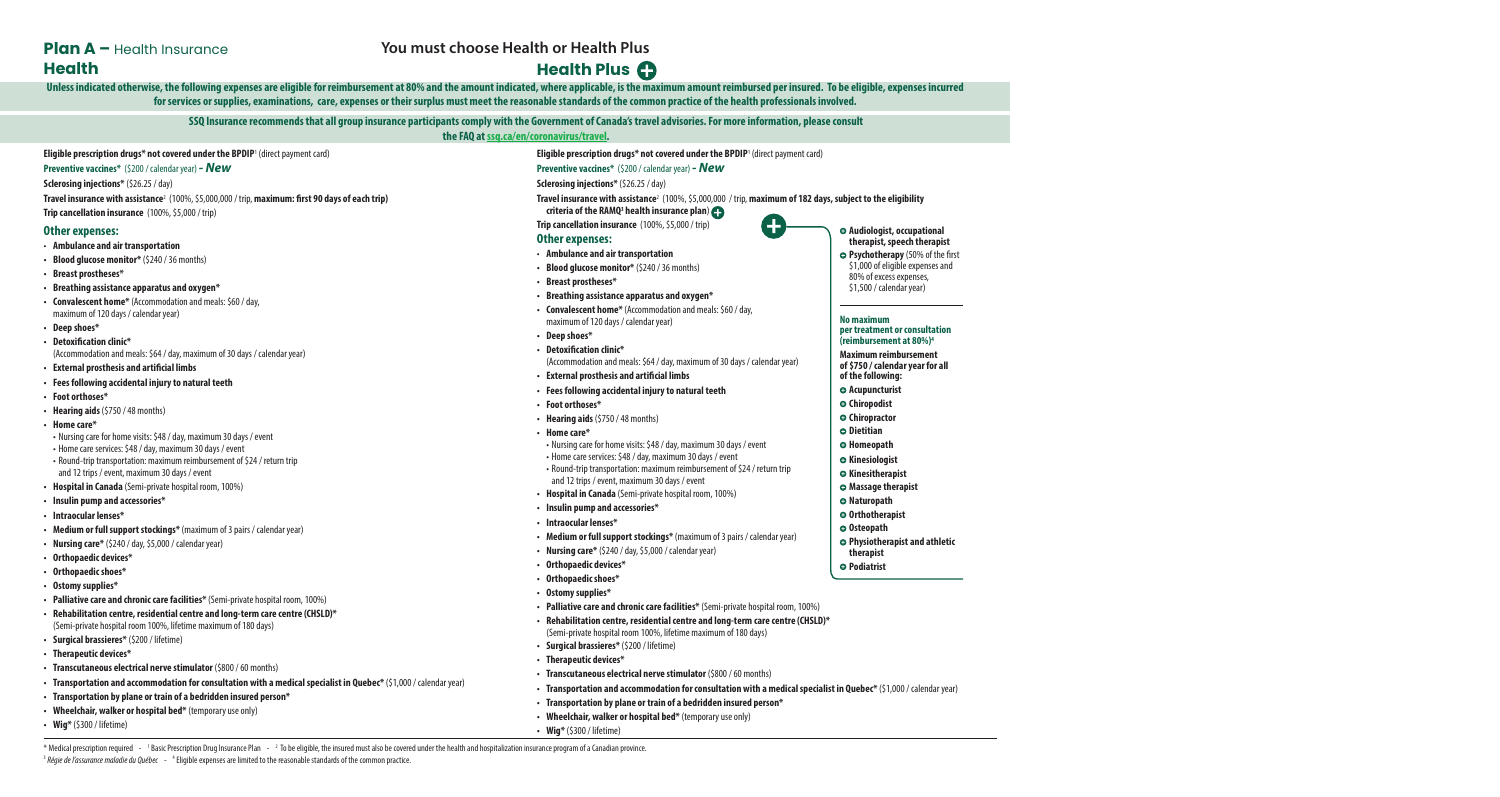## **Plan B –** Life Insurance

## **Participant's Life Insurance Plan**

The Participant's Life Insurance plan is only accessible **if the participant is covered under the Health Insurance plan (Plan A) or is exempt.**

| Age upon death                                                                  | <b>Benefits payable in case of death</b> |                 |                 |  |
|---------------------------------------------------------------------------------|------------------------------------------|-----------------|-----------------|--|
|                                                                                 | <b>Option 1</b>                          | <b>Option 2</b> | <b>Option 3</b> |  |
| Under age 60                                                                    | \$20,000                                 | \$40,000        | \$60,000        |  |
| Age 60 to 64                                                                    | \$15,000                                 | \$30,000        | \$45,000        |  |
| Age 65 and over                                                                 | \$10,000                                 | \$20,000        | \$30,000        |  |
| Accidental Death & Dismemberment Insurance is included with Options 1, 2 and 3. |                                          |                 |                 |  |
| Life Insurance benefits are payable regardless of the cause of death.           |                                          |                 |                 |  |

**Options 2 and 3:** These options allow participants to respectively double or triple the amount of coverage offered under Option 1. To be eligible, participants must have, at the time of retirement, life insurance coverage (under the employees' group insurance plan) for an amount that is higher or equal to the one offered under this plan; otherwise, the participant can only have access to Option 1.

# **Spouse's and Dependent Children's Life Insurance Plan**

This plan is only available to **participants who are enrolled in the Participant's Life Insurance plan.**

| For a spouse                                  | \$5,000 |
|-----------------------------------------------|---------|
| For a dependent child (aged 24 hours or more) | \$5,000 |

In the case of a participant insured under a family coverage status who does not have a spouse (single-parent family), the amount payable upon the death of a dependent child (aged 24 hours or older) is \$5,000 plus an amount equal to \$5,000 divided by the number of children in the family upon the death of the dependent child.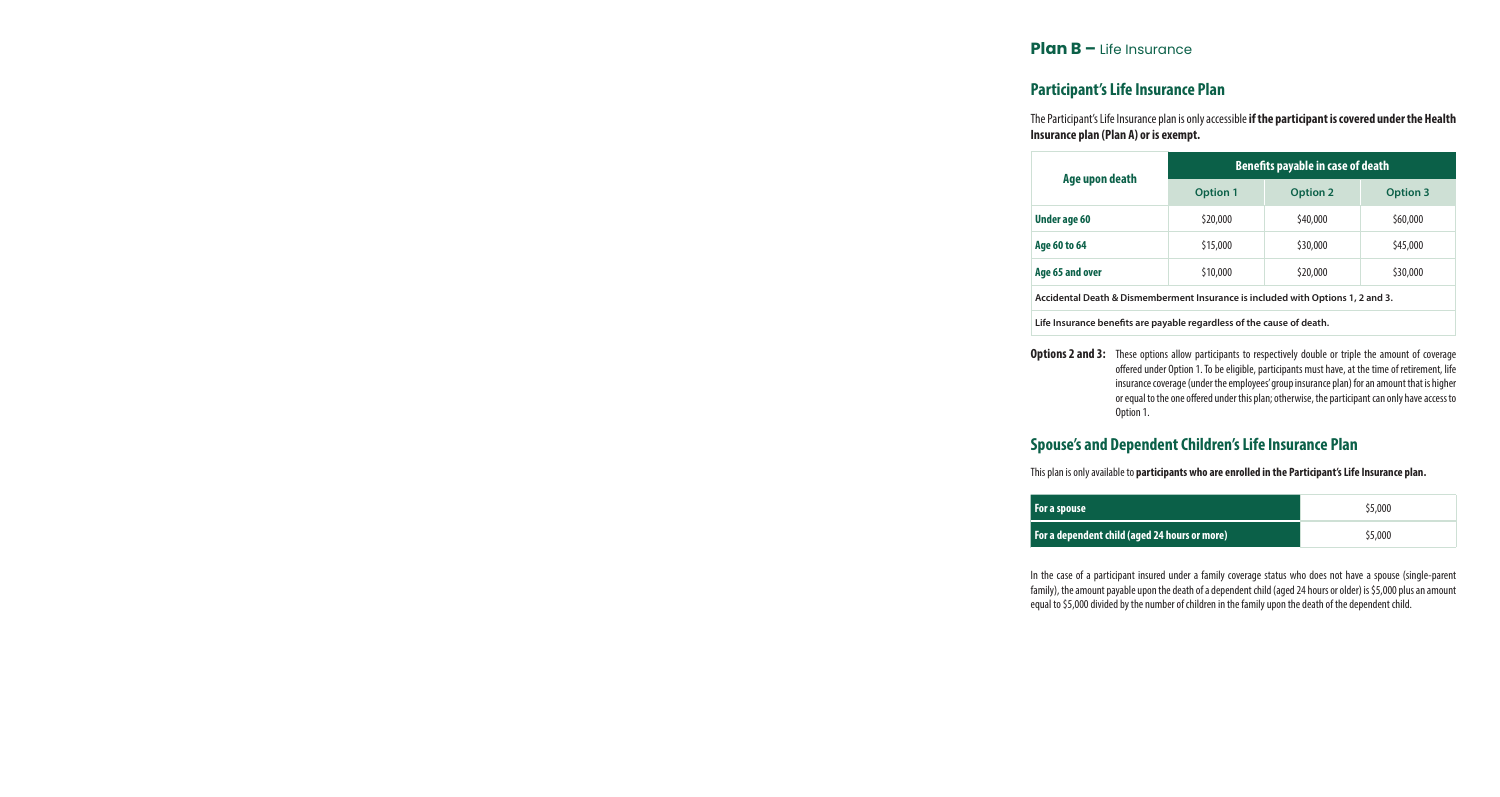# **Monthly Premium Rate Schedule**

Applicable as of January 1, 2022

| <b>Plan A</b> - Health Insurance |                        |               |         |  |
|----------------------------------|------------------------|---------------|---------|--|
|                                  | <b>Coverage Status</b> |               |         |  |
| <b>Health Insurance</b>          | Individual             | Single-parent | Family  |  |
| <b>Health</b>                    | \$24.26                | \$29.26       | \$46.51 |  |
| <b>Health Plus</b>               | \$45.26                | \$54.12       | \$84.67 |  |

The 9% provincial sales tax must be added to these premium rates.

| <b>Plan B</b> - Life Insurance |                    |  |  |  |
|--------------------------------|--------------------|--|--|--|
| <b>OPTION 1</b>                |                    |  |  |  |
| Individual<br>Family           | \$17.10<br>\$27.39 |  |  |  |
| <b>OPTION 2</b>                |                    |  |  |  |
| Individual<br>Family           | \$37.20<br>\$47.49 |  |  |  |
| <b>OPTION 3</b>                |                    |  |  |  |
| Individual<br>Family           | \$57.30<br>\$67.59 |  |  |  |

The 9% provincial sales tax must be added to these premium rates.

This pamphlet lists only the most often consulted elements of your Group Insurance Plan, but in no way affects the terms and conditions of your insurance contract, which includes certain limitations and exclusions. For a complete description, please refer to your booklet available via the Customer Centre at customer-centre.ssq.ca.